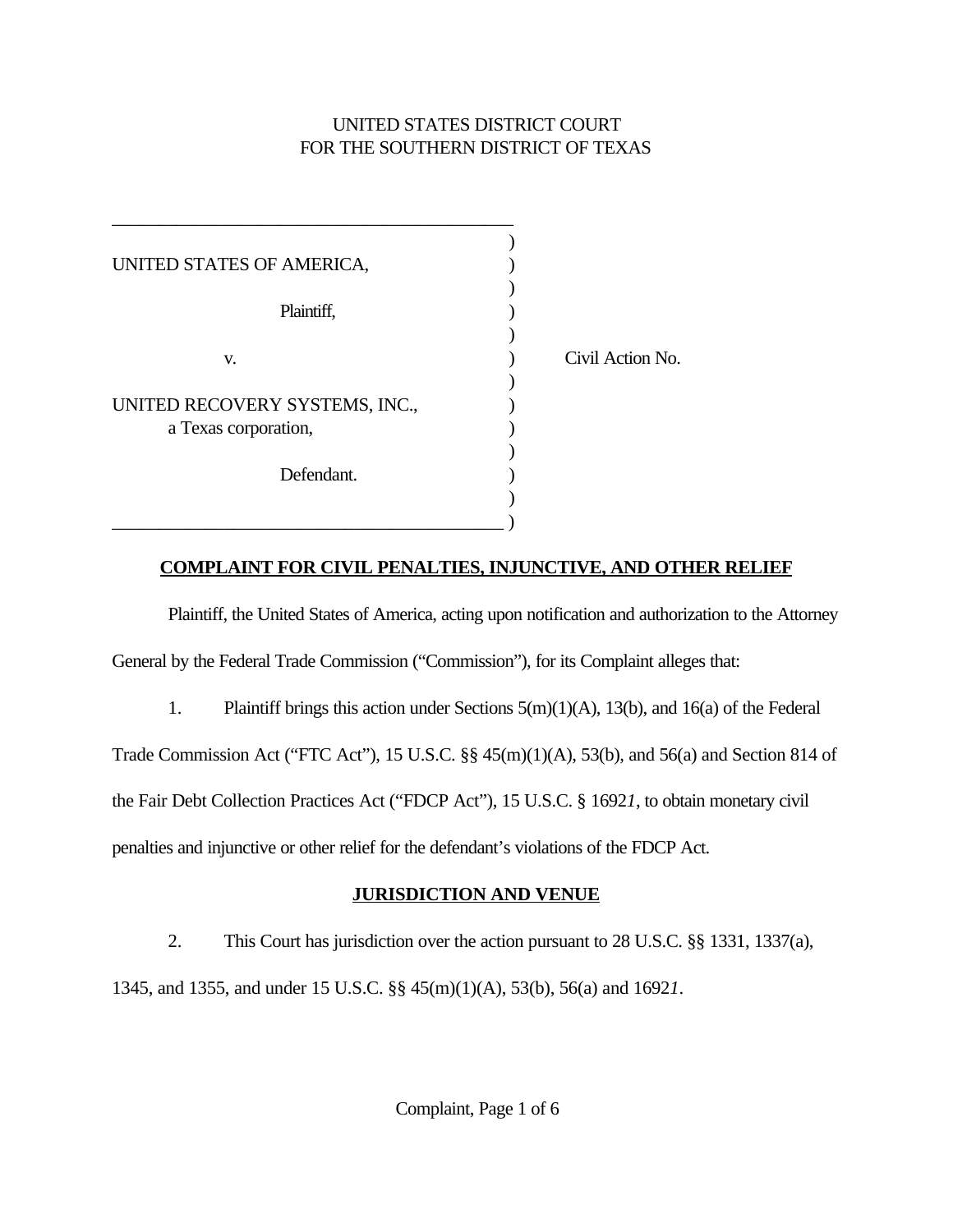3. Venue in the for the Southern District of Texas is proper under 15 U.S.C. § 53(b) and under 28 U.S.C. §§ 1391(b) - (c) and § 1395(a).

### **DEFENDANT**

4. Defendant United Recovery Systems, Inc. is a Texas corporation with its principal office and place of business located within the Southern District of Texas at 3100 South Gessner, Suite 400, Houston, TX 77063. At all times relevant to this Complaint, defendant has transacted business in the Southern District of Texas.

5. Defendant is a debt collector as "debt collector" is defined in Section 803(6) of the FDCP Act, 15 U.S.C. § 1692a(6).

6. The term "consumer" as used in this Complaint means any natural person obligated or allegedly obligated to pay any debt, as "debt" is defined in Section 803(5) of the FDCP Act, 15 U.S.C.  $§ 1692a(5).$ 

# **FAIR DEBT COLLECTION PRACTICES ACT**

7. In 1977, Congress passed the FDCP Act, 15 U.S.C. §§ 1692-1692o, which became effective on March 20, 1978, and has been in force ever since that date. Section 814 of the FDCP Act, 15 U.S.C. § 1692*1*, authorizes the Commission to use all of its functions and powers under the FTC Act to enforce compliance with the FDCP Act by any debt collector, irrespective of whether that debt collector is engaged in commerce or meets any other jurisdictional tests set by the FTC Act, including the power to enforce the provisions of the FDCP Act in the same manner as if the violations were violations of a Federal Trade Commission trade regulation rule.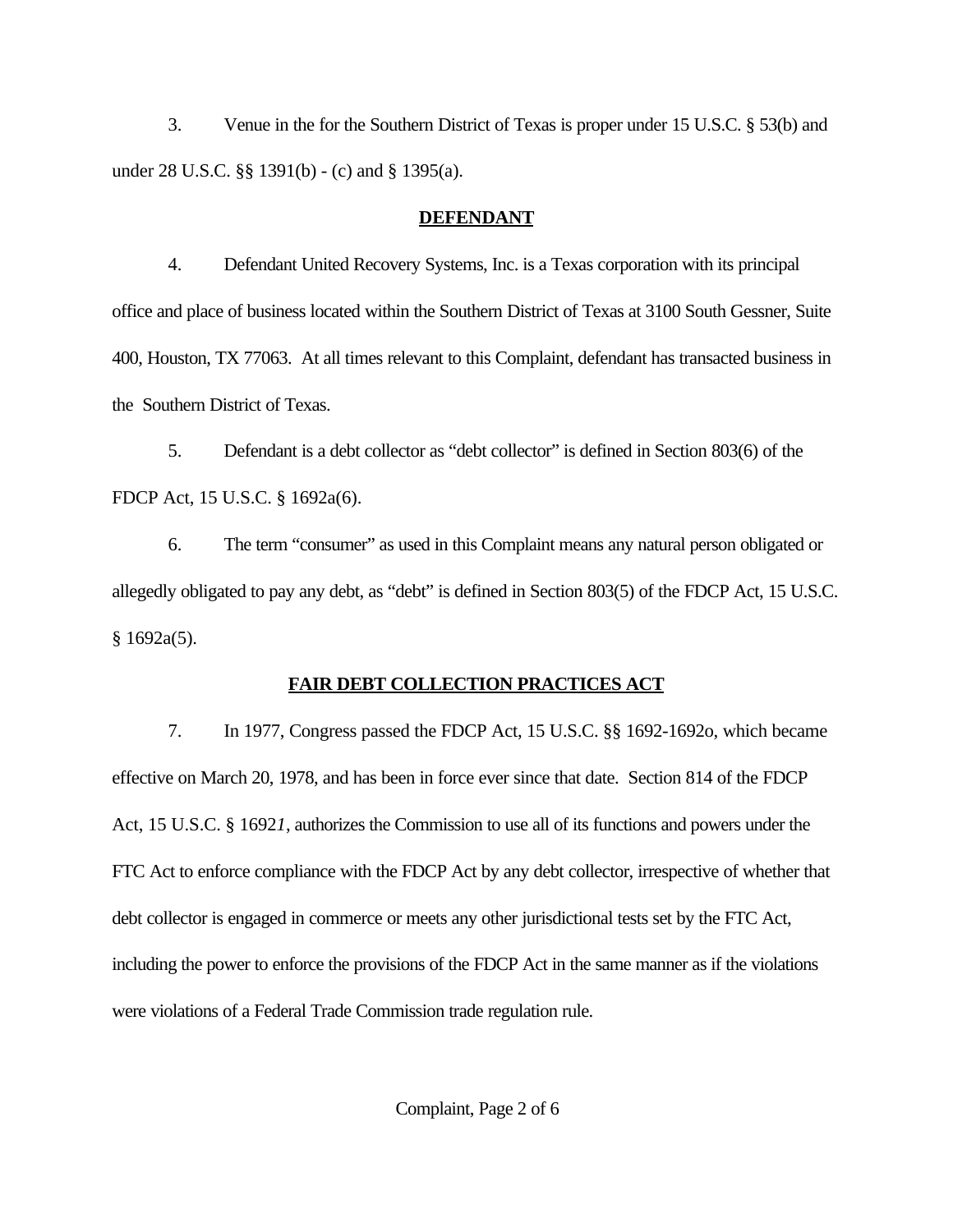#### **VIOLATIONS OF THE FDCP ACT**

8. On numerous occasions, in connection with the collection of debts in both English and Spanish, without the prior consent of the consumer given directly to the debt collector or the express permission of a court of competent jurisdiction, defendant has communicated with consumers at times or places that defendant knew or should have known to be inconvenient to the consumers, including their places of employment after the consumers informed defendant's collectors that calls at work were inconvenient, in violation of Section 805(a)(1) of the Act, 15 U.S.C. § 1692c(a)(1).

9. On numerous occasions, in connection with the collection of debts in both English and Spanish, defendant has communicated with third parties, including parents, children, and employers, for purposes other than acquiring location information about a consumer, without having obtained directly the prior consent of the consumer or the express permission of a court of competent jurisdiction, and when not reasonably necessary to effectuate a post judgment judicial remedy, in violation of Section 805(b) of the FDCP Act, 15 U.S.C. 1692c(b).

10. On numerous occasions, in connection with the collection of debts in both English and Spanish, defendant has engaged in conduct the natural consequence of which is to harass, oppress, or abuse a person, in violation of Section 806 of the FDCP Act, 15 U.S.C. § 1692d, including but not limited to the following:

a) defendant has used obscene or profane language, or language the natural consequence of which is to abuse the hearer, in violation of Section  $806(2)$  of the FDCP Act, 15 U.S.C. § 1692d(2); and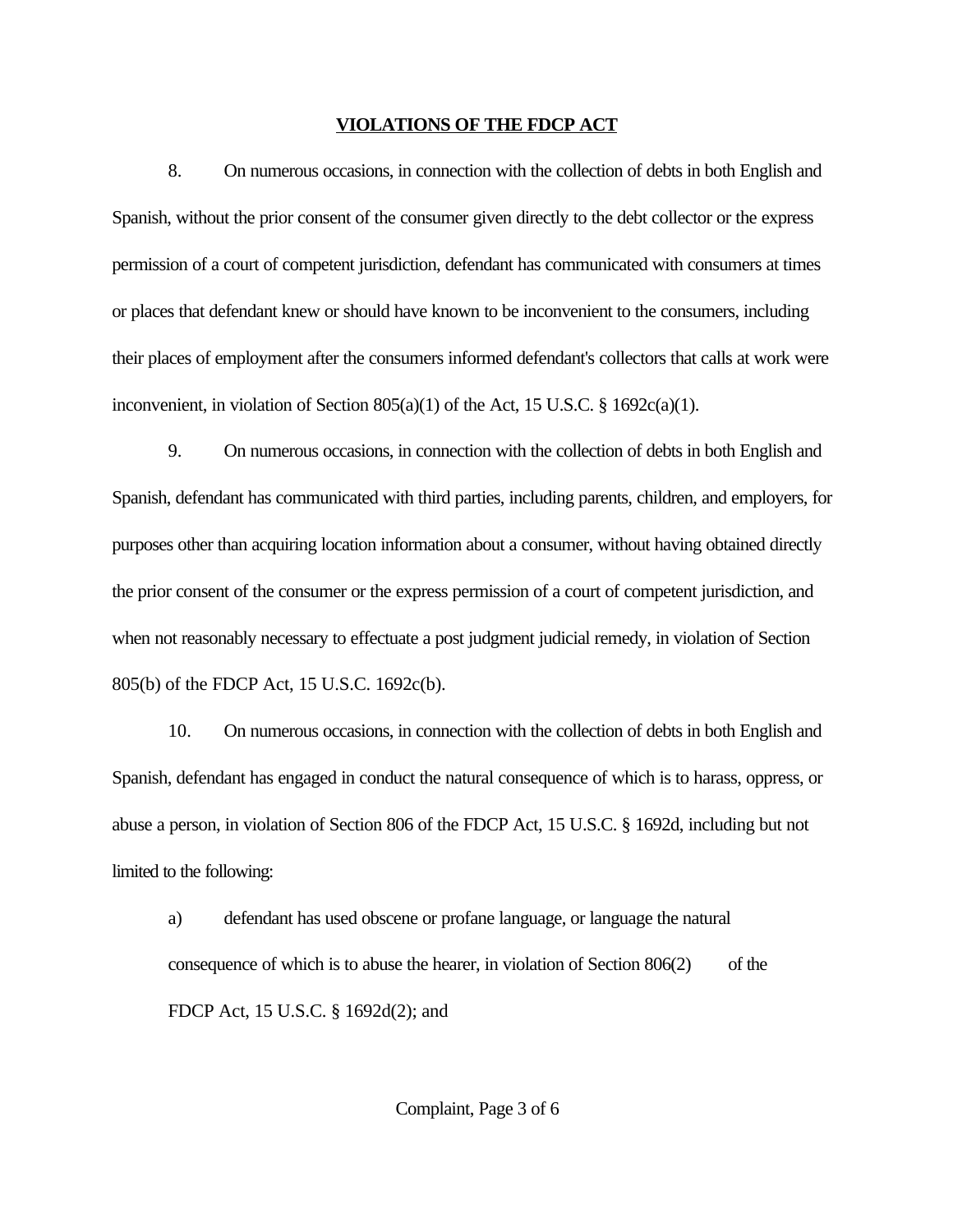b) defendant has caused a telephone to ring, or has engaged a person in telephone conversations, repeatedly or continuously, with intent to annoy, abuse, or harass the person at the called numbers, in violation of Section 806(5) of the FDCP Act, 15 U.S.C. § 1692d(5).

11. On numerous occasions, in connection with the collection of debts in both English and Spanish, defendant has used false, deceptive, or misleading representations or means, in violation of Section 807 of the FDCP Act, 15 U.S.C. § 1692e, including but not limited to, the following:

a) defendant has falsely represented or implied that nonpayment of a debt will result in the arrest or imprisonment of a person or the seizure, garnishment, or attachment of a person's wages or property, when such action is not lawful or when neither defendant nor the creditor has intended to take such action, in violation of Section 807(4) of the FDCP Act, 15 U.S.C. § 1692e(4); and

b) defendant has threatened to take an action that cannot legally be taken or that is not intended to be taken, in violation of Section 807(5) of the FDCP Act, 15 U.S.C. § 1692e(5).

### **CIVIL PENALTY AND INJUNCTION**

12. Defendant has violated the FDCP Act described above, with actual knowledge or knowledge fairly implied on the basis of objective circumstances, as set forth in Section 5(m)(1)(A) of the FTC Act, 15 U.S.C. § 45(m)(1)(A).

13. Section 5(m)(1)(A) of the FTC Act, 15 U.S.C. § 45(m)(1)(A), Section 814(a) of the FDCP Act, 15 U.S.C. § 1692*1*, and Section 4 of the Federal Civil Penalties Inflation Adjustment Act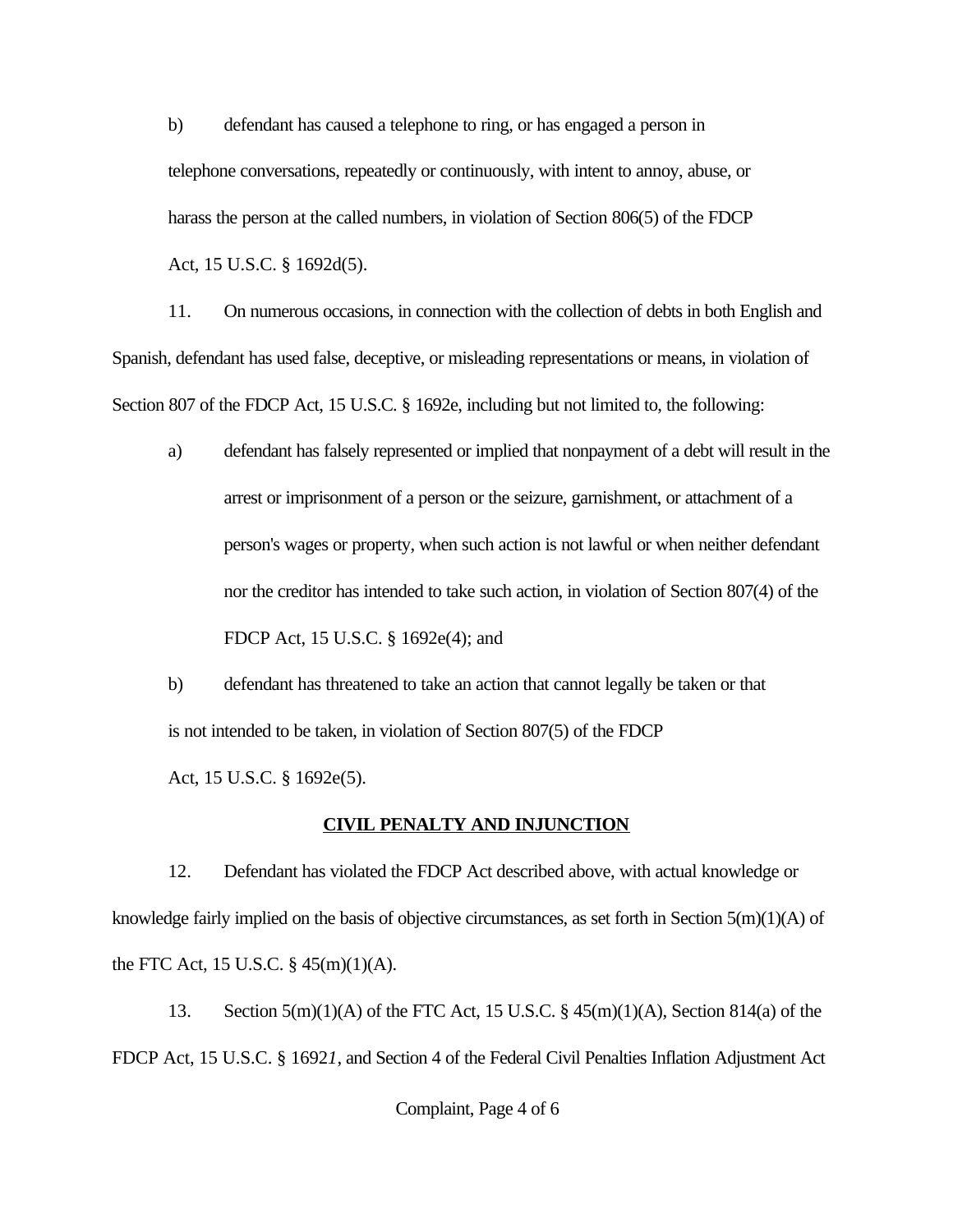of 1990, 28 U.S.C. § 2461, as amended, authorize the Court to award monetary civil penalties of not more than \$11,000 for each violation of the FDCP Act.

14. Each instance within five years preceding the filing of this Complaint, in which defendant has failed to comply with the FDCP Act in one or more of the ways described above, constitutes a separate violation for which plaintiff seeks monetary civil penalties.

15. Under Section 13(b) of the FTC Act, 15 U.S.C. § 53(b), this Court is authorized to issue a permanent injunction to ensure that defendant will not continue to violate the FDCP Act.

## **PRAYER**

WHEREFORE, plaintiff respectfully requests that the Court, pursuant to 15 U.S.C.

§§ 45(m)(1)(A), 53(b), and 1692*1* and the Court's own equity powers:

- 1. Enter judgment against defendant and in favor of plaintiff for each violation of the FDCP Act alleged in this Complaint;
- 2. Award plaintiff monetary civil penalties from defendant for each violation of the FDCP Act occurring within 5 years preceding the filing of this Complaint;
- 3. Enjoin defendant from violating the FDCP Act;
- 4. Order defendant to pay the costs of this action; and